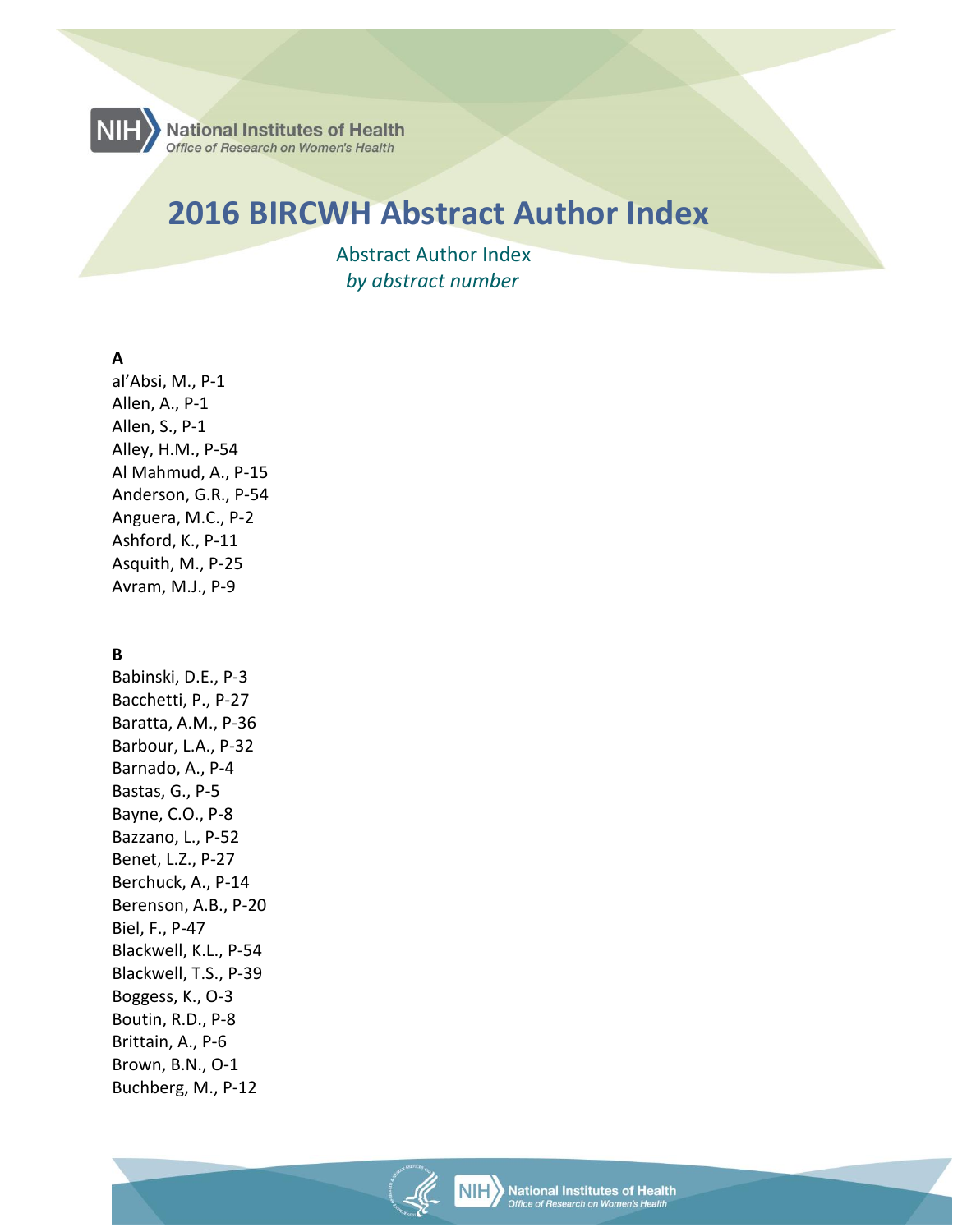Buchla, A.D., P-36 Bull, S.S., P-32 Burdette, J.E., P-40 Byambaa, E., P-7

# **C**

Carlson, S., P-1 Carlson, S., P-21 Carns, M., P-26 Carroll, R., P-4 Carter, R.G., P-22 Casey, C., P-4 Chang, A.Y., P-37 Chang, J., P-23 Chaudhari, A.J., P-8 Chen, J. P-22 Chen, L., P-10 Cheyney, M., P-47 Chirenje, Z.M., P-27 Chroneos, Z.C., P-18 Clark, C.T., P-9 Codsi, E., P-51 Conley, D.B., P-22 Crofford, L.J., P-4

# **D**

Daugherty, S.L., P-35 Davies, M.L., P-18 Davin, S., P-25 Denny, J.C., P-4 Donenberg, G., P-6, P-12 Downs, L., P-46 Du, R.-H., P-39 Dumbauld, C., P-14 Dunaif, A., P-48

# **E**

Eberly, L., P-1 Eddens, K.S., P-10 Ehioba, A., P-12 Ehrisman, J., P-14

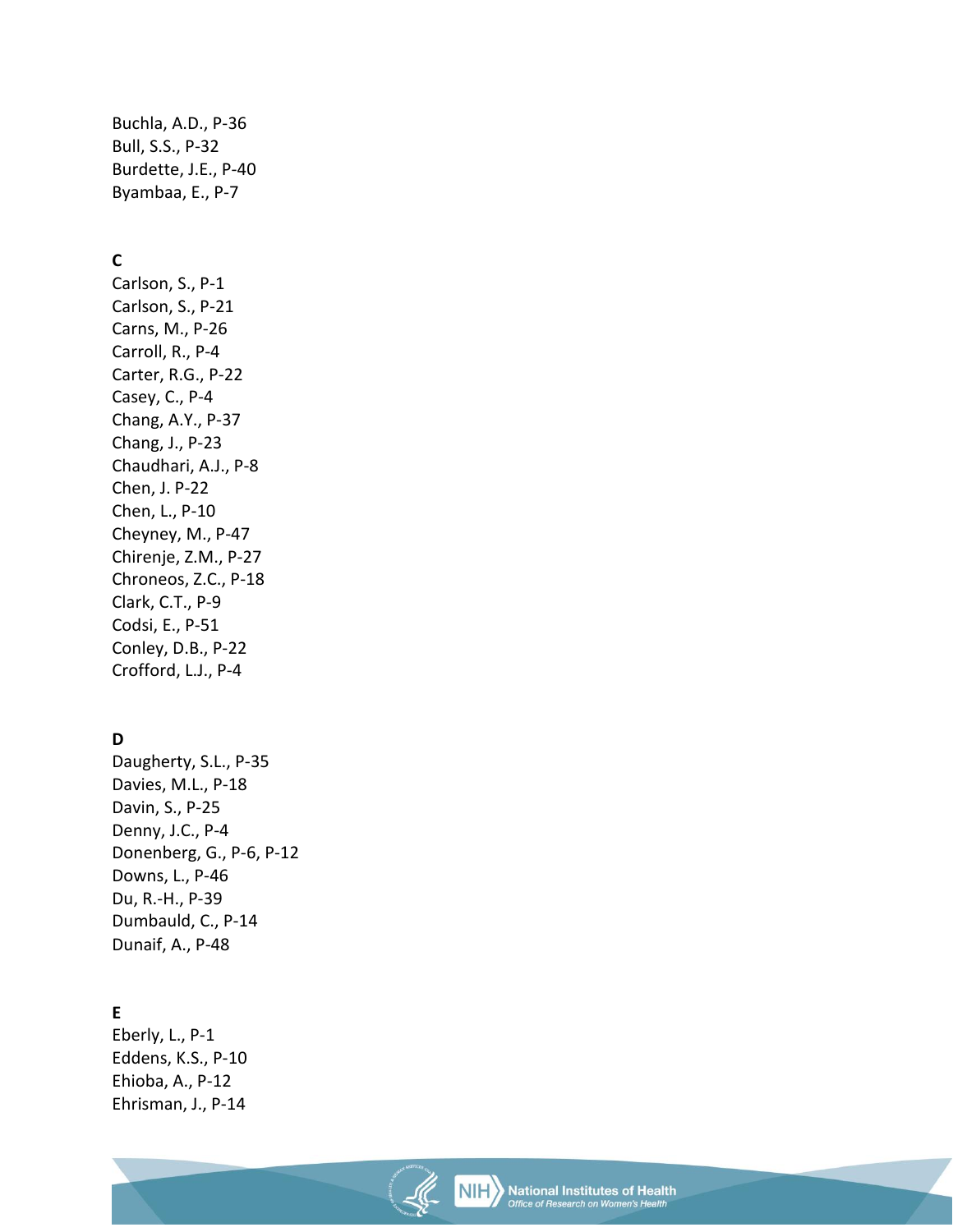Emeis, C., P-47 Emerson, E., P-6

# **F**

Fair, D., P-25 Fallin, A., P-11 Feldman, S., P-22 Feliciano, K.G., P-27 Fisher, C., P-12 Fletcher, F.E., P-12 Floyd, B., P-12 Foster, B.H., P-8 Foster, S., P-13 Fry, R.C., O-3

# **G**

Gaillard, S., P-14 Gambert, S.R., P-41 Gandhi, M., P-27 Garovic, V., P-51 Garry, R.F., P-43 Gati, B., P-27 Geller, M., P-46 Gernand, A.D., P-15 Gilbert, S.J., P-32 Glidden, D., P-27 Godwin, A.K., P-34 Goetz, J., P-21 Goldstein, J.M., O-2 Graham, S., P-17 Grammer, L.C., III, P-22 Grant, D.S., P-43 Grant, R., P-27 Gray, L.S., P-31 Gregory, W.T., P-25 Grissom, E., P-16 Guise, J.-M., P-47

#### **H**

Hachim, D.J., O-1 Hahn, E.J., P-11

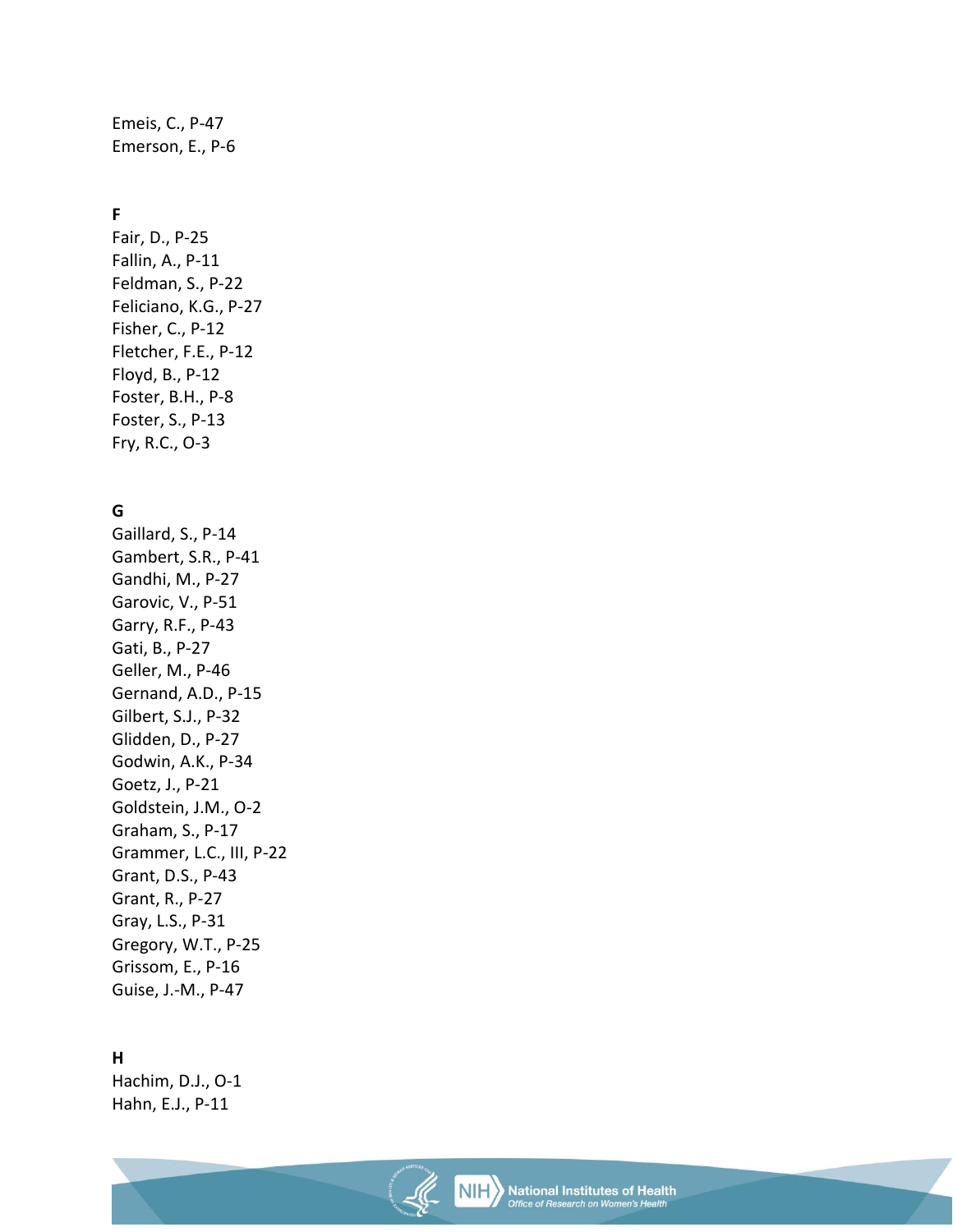Halliday-Boykins, C.A., P-17 Halstead, E.S., P-18 Haney, V., P-54 Hanley, J.M., P-41 Harris, K.E., P-22 Harwood, E., P-46 Hatsukami, D., P-1 Havranek, E.P., P-35 Hazel, C.N., P-32 He, P., P-38 Higgins, J.A., P-19 Hinchcliff, M., P-26 Hirst, J., P-34 Hirth, J.M., P-20 Horn, S., P-27 Horng, H., P-27 Hovey, D.A., P-32 Hoyo, C., P-53 Hu, S., P-18 Hull, H.R., P-21 Hulse, K., P-22 Hultman, G., P-46

### **J**

Jacobs, E.G., O-2 Jarlenski, M., P-23 Jasper, J.S., P-54 Jicha, G., P-29 Josey, M., P-53 Joshi, A.A., P-8 Joyce, C., P-52 Joyner, M.J., P-37 Julian, C.G., P-24

#### **K**

Kalaba, S., P-38 Kamara, F., P-43 Karstens, L., P-25 Kasjanski, R., P-22 Kato, A., P-22 Kaye, J., P-42 Kern, R.C., P-22

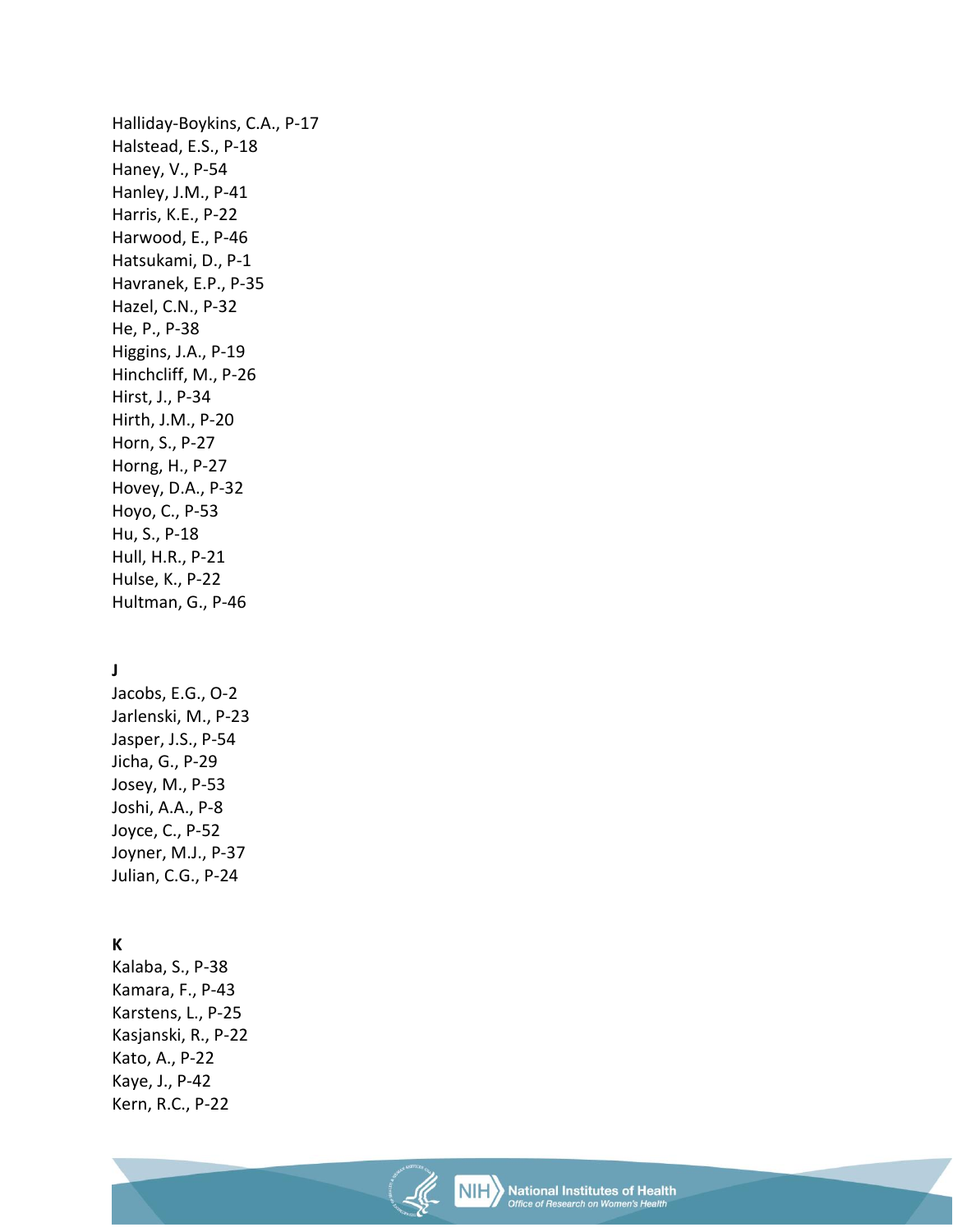Klibanski, A., O-2 Korman, B., P-26 Koss, C.A., P-27 Krousel-Wood, M., P-43, P-52 Kulasingam, S., P-46 Kuo, Y.-F., P-20

# **L**

Lalia, A.Z., P-37 Lane, N.E., P-8 Laz, T.H., P-20 Le, C., P-46 Leahy, R.M., P-8 Legro, R., P-48 Leiferman, J.A., P-32 Lerman, A., P-37 Leslie, D.L., P-3 Li, X., P-38 Lindsey, S., P-16 Liu, A., P-27 Livant, E., P-27 LoPresti, S.T., O-1 Louie, A., P-27 Lueck, J.A., P-31

#### **M**

Marangoni, R., P-26 Marrazzo, J., P-27 Martz, C.A., P-54 Massion, P., P-39 Mattek, N., P-42 McCall, S.J., P-54 McCauley, H.L., P-28 McDonnell, D.P., P-54 McWeeney, S., P-25 Melton-Meaux, G., P-46 Mgodi, N., P-27 Mielke, M., P-51 Milic, N., P-51 Miller, A., P-11 Miller, E., P-28 Moga, D.C., P-29

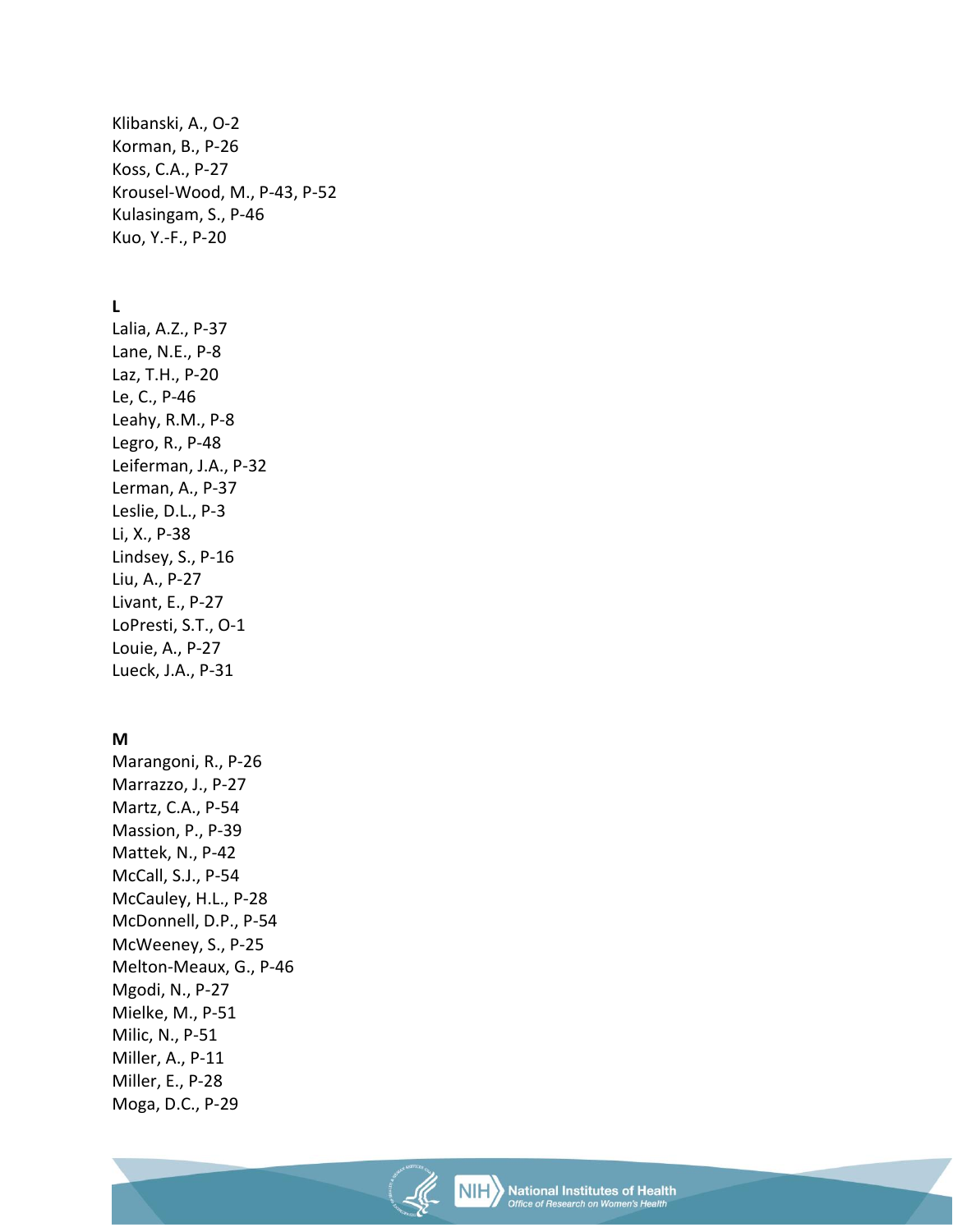Molina, K.M., P-30 Mullett, T., P-10 Muntner, P., P-52 Murchison, C., P-42

#### **N**

Nagler, R.H., P-31 Nardos, R., P-25 Newcomb, D.C., P-39 Nicklas, J.M., P-32 Noblett, D.A., P-8 Nommsen-Rivers, L., P-33 Norton, J., P-22

# **P**

Palta, M., P-19 Papp, E., P-15 Pathak, H.B., P-34 Peacock, E., P-52 Perman, S.M., P-35 Peters, A., P-49 Peters, A.T., P-22 Pocivavsek, A., P-36 Polosukhin, V.V., P-39 Poposki, J., P-22 Prochazka, A.V., P-35

#### **Q**

Quinn, J., P-42

#### **R**

Rahman, M., P-20 Ramsey-Goldman, R., P-26 Ranadive, S., P-37 Ravnic, D., P-38 Redfield, R.R., P-45 Richmond, B.W., P-39 Richter, H.E., P-41 Riddle, S., P-33 Rivera-Olmedo, N., P-30

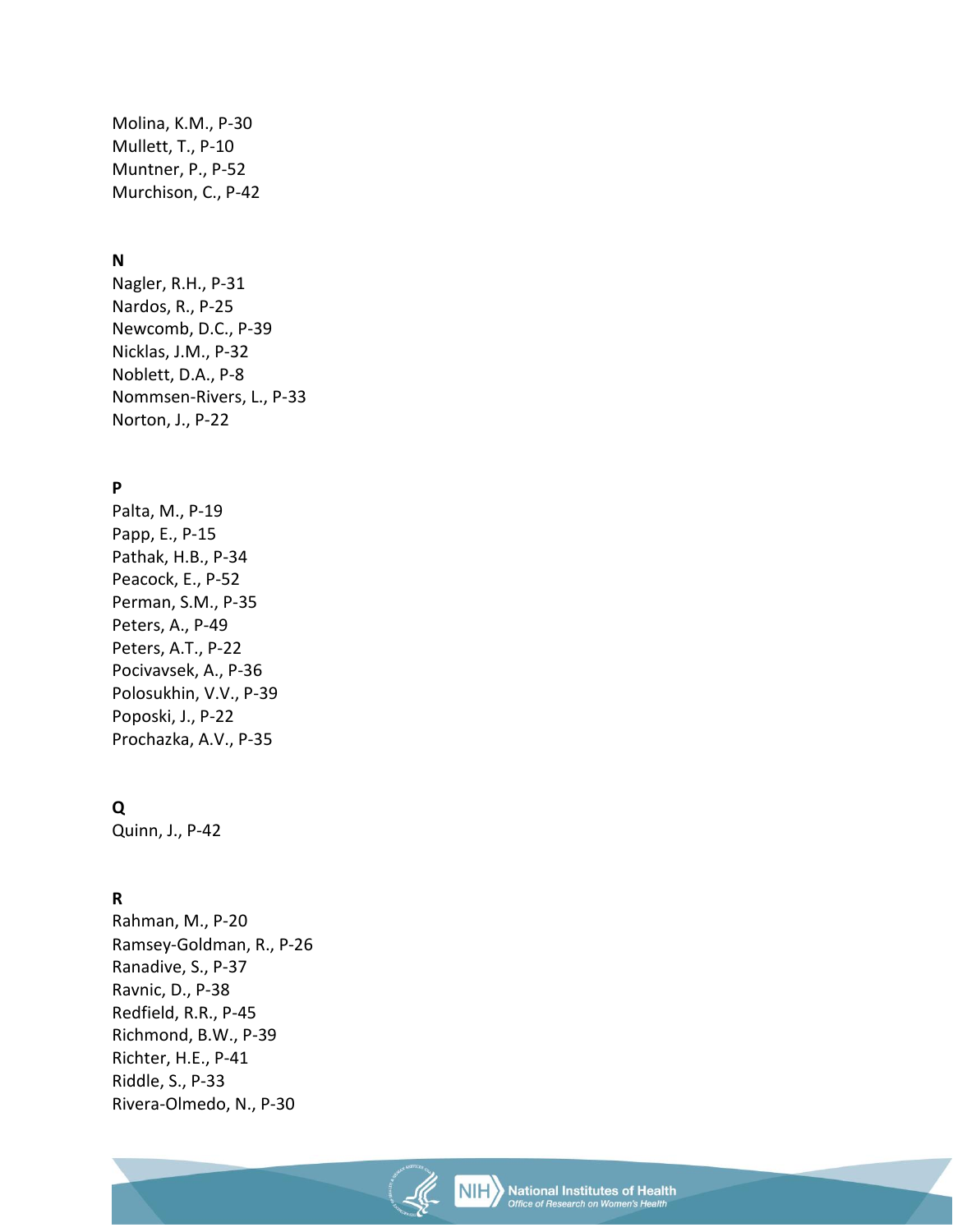Rosal, M.C., P-30 Rosenbaum, J., P-25 Roth, D.E., P-15 Ruble, L., P-44 Rupp, R.E., P-20

#### **S**

Saigal, C.S., P-41 Sanchez, L.M., P-40 Sanders, J.N., P-19 Sanses, T.V.D., P-41 Sarpong, D., P-52 Schenning, K.J., P-42 Schieffelin, J.S., P-43 Schleimer, R., P-22 Schnell, E., P-49 Schoenberg, N., P-10, P-44 Schuette, S., P-9 Schwartz, D.A., P-24 Shaffer, J., P-43 Shah, S., P-26 Shi, J., P-15 Shintani-Smith, S., P-22 Silbert, L., P-42 Smeester, L., O-3 Snell-Rood, C., P-44 Snowden, J., P-47 Stafford, K.A., P-45 Starkey, J.M., P-20 Stauffer, P., P-25 Stein, E.M., P-54 Stika, C., P-9 Studts, J., P-10 Suh, L., P-22 Sullivan, D., P-21 Syrett, C., P-2 Szabo, R.M., P-8

#### **T**

Talbot, S., P-13 Tan, B., P-22 Tarr, J., P-23

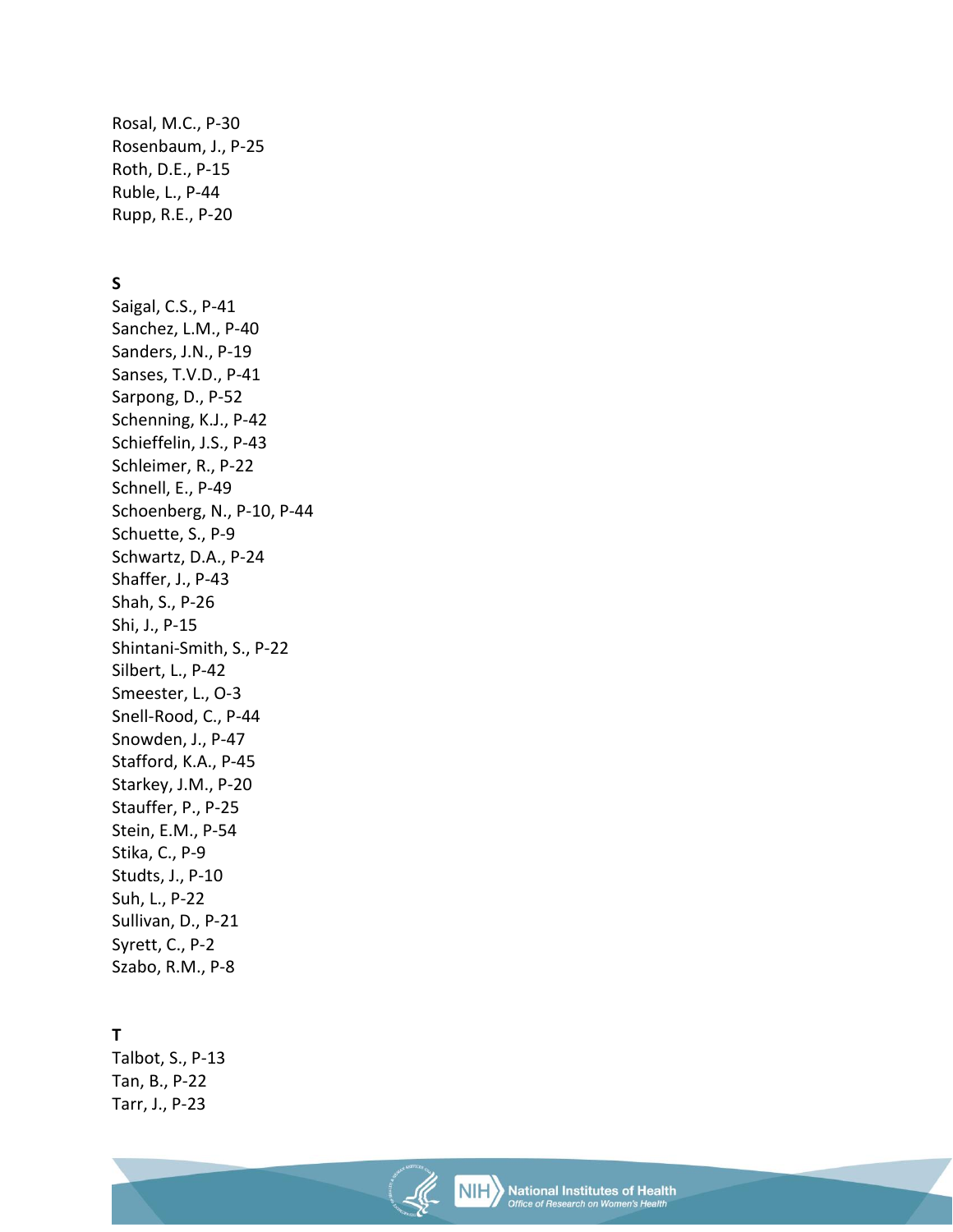Teoh, D., P-46 Thomas, M.A.R., P-36 Thompson, A., P-33 Tilden, E., P-47 Torchen, L.C., P-48 Turok, D.K., P-19

### **U**

Umstead, T.M., P-18 Urbanek, M., P-22

# **V**

Varga, J., P-26 Villasana, L.E., P-49 Vogel, R.I., P-46 Vora, N.L, O-3

# **W**

Wagner, E., P-33 Walsh, T.B., P-50 Wang, J., P-2 Ward, L., P-33 Wardell, S.E., P-54 Waschbusch, D.A., P-3 Waxmonsky, J.G., P-3 Weinhold, K., P-14 Weiss, B., O-2 Weissgerber, T., P-51 Westbrook, G.L., P-49 White, W., P-51 Whitfield-Gabrieli, S., O-2 Williams, L., P-52 Williams-Devane, C., P-53 Wisner, K.L., P-9 Wolfson, G., P-24 Wood, K.C., P-54 Woolf, C., P-13 Wu, Q., P-29